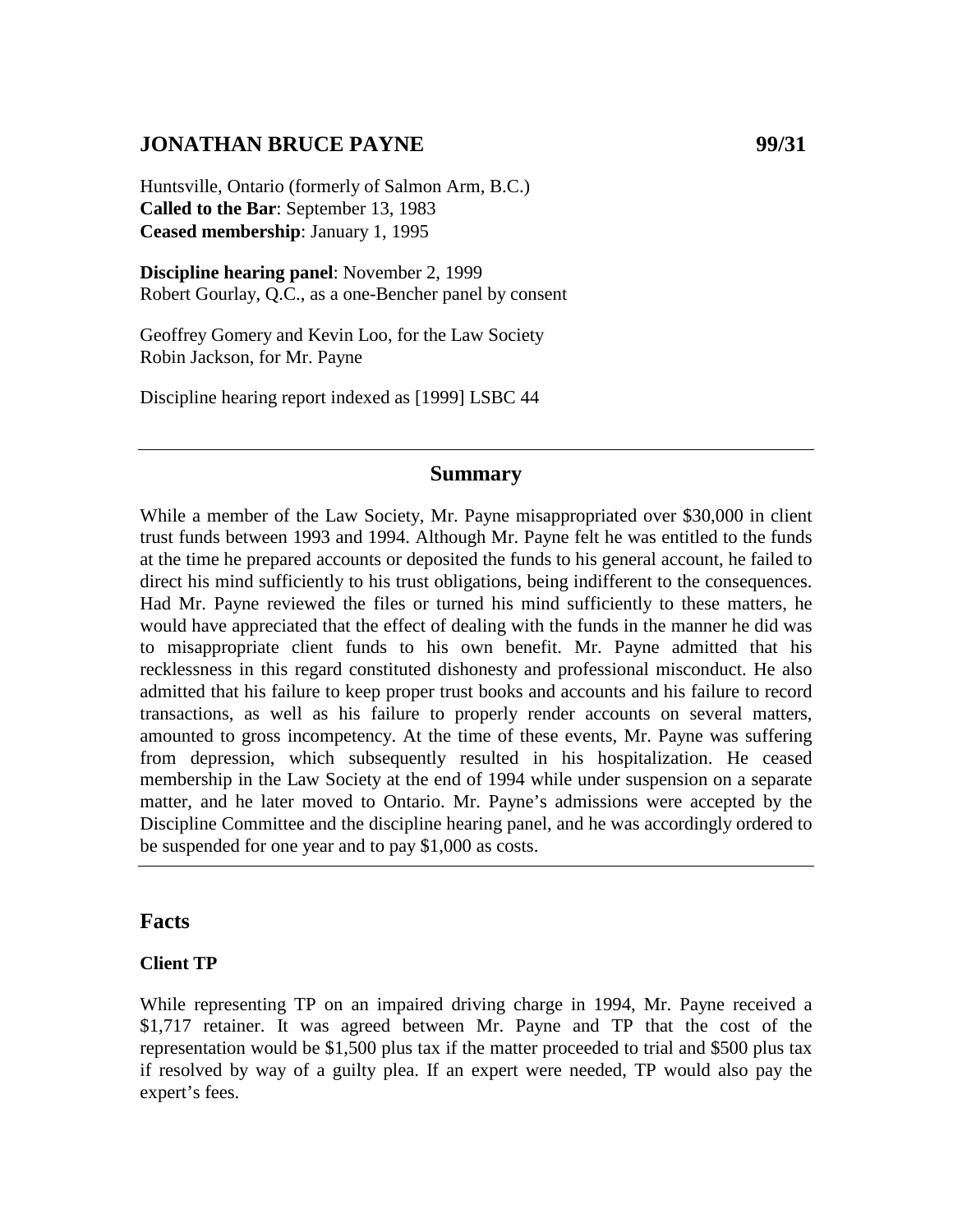Mr. Payne adjourned the trial to obtain an expert's report. Following a series of appearances, another trial date was set for April, 1995. Mr. Payne arranged for another lawyer to appear for TP at trial and TP later entered a guilty plea. Mr. Payne did not pay the other lawyer's bills as he had promised TP he would.

On November 15, 1994 Mr. Payne drafted a bill for \$1,500 but did not send that bill to TP; he subsequently transferred \$1,500 from his trust account to his general account.

### **Client W**

In 1993 Mr. Payne began representing W concerning a claim for compensation from W's former partner. Mr. Payne received on behalf of W a total retainer of \$5,300 between August, 1993 and November, 1994. He deposited all of these funds to his general account, other than a cheque for \$1,000, which he cashed. Mr. Payne prepared four bills totalling \$3,300; he placed these on his file, but did not send them to W.

Mr. Payne recorded a total of 7.1 billable hours on his timesheets on this file; at the agreed-upon hourly rate of \$150, the value of the billings was \$1,065. He did not commence an action on W's behalf.

#### **Client C**

While retained by client C in an estate matter, Mr. Payne received \$4,250 as retainer funds between April, 1990 and November, 1994. He paid \$750 of this amount into his trust account and then transferred it to his general account the same day; the balance of the funds he paid directly to his general account.

Mr. Payne received \$1,000 of the funds as fees in another legal matter relating to C's son.

In respect to the estate file, Mr. Payne prepared one bill for \$1,500 on April 5, 1990. He placed a copy of the bill on his file, but did not send the bill to C.

#### **Client F**

In 1993, while acting for F in defending a mortgage foreclosure petition, Mr. Payne received in trust the proceeds for sale of the home in foreclosure and properly paid the mortgagee from the funds. Between July 13, 1993 and July 21, 1994, Mr. Payne prepared 17 bills and subsequently withdrew over \$28,000 from the balance of funds in trust. He failed to account to his client in writing immediately with respect to the disposition of the funds or to obtain the client's express consent entitling him to deal with the funds.

#### **Client JT**

While representing JT in a matrimonial dispute and a civil litigation matter, Mr. Payne failed to maintain trust books and accounts or record transactions in accordance with the Law Society Rules.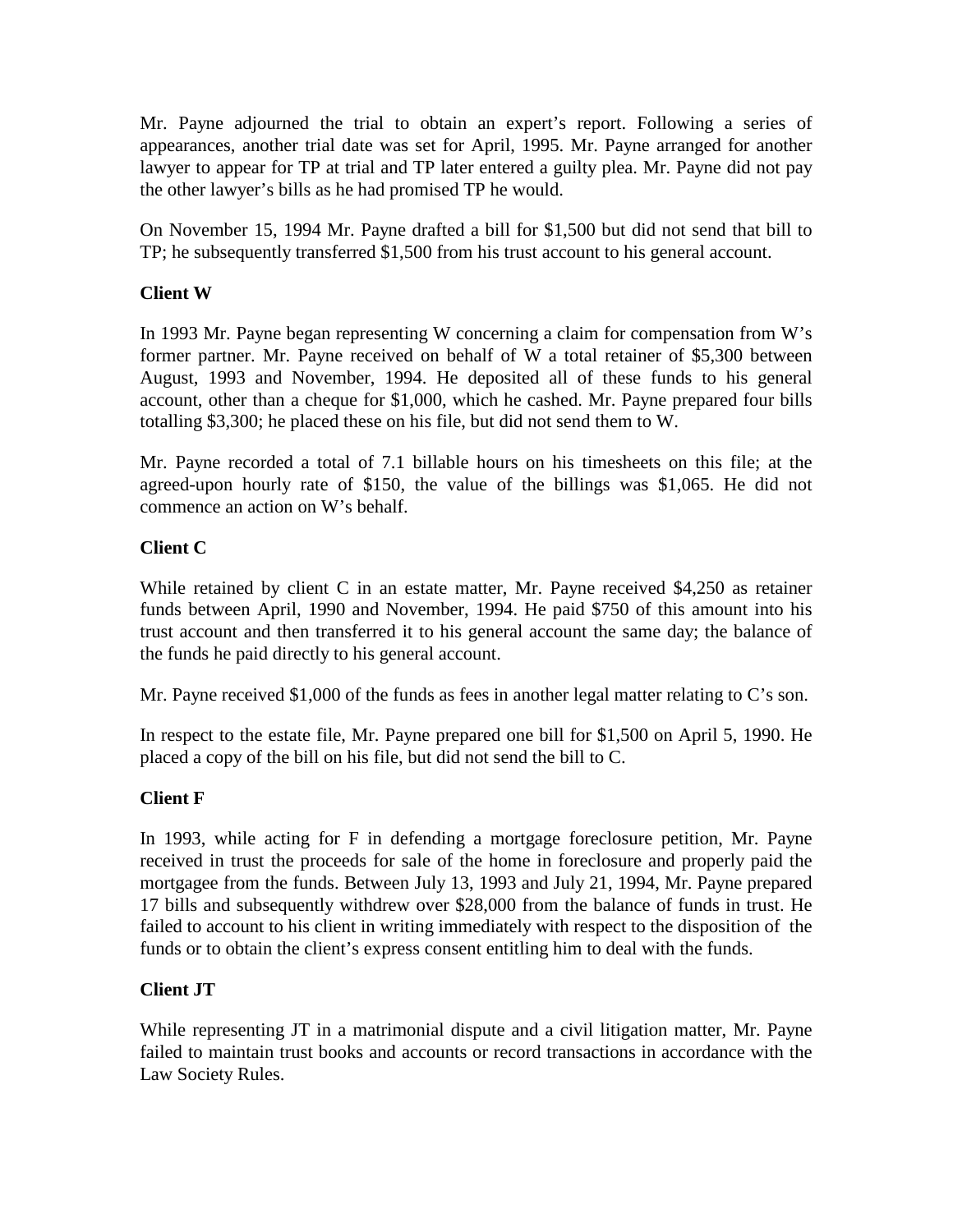### **Client B**

While representing B with respect to a demand for payment from a government ministry, Mr. Payne received funds on B's behalf, which he deposited to his general account, rather than his trust account. He failed to properly render and deliver accounts to B.

### **Client R**

While representing R in defending a civil claim, Mr. Payne received approximately \$3,200 as retainer funds on behalf of R. He did not prepare or send any bills with respect to these funds.

\* \* \*

Mr. Payne failed, in relation to all these files, to keep proper trust books and accounts or to record transactions as required by the Law Society Rules.

Mr. Payne was, at the time of these events, suffering from depression for which he was hospitalized in September, 1995. He moved to Ontario at the end of 1995. After moving to Ontario, Mr. Payne continued to seek treatment for depression; his psychiatrist in August, 1997 was of the opinion that Mr. Payne's depression had cleared and his prognosis was good.

The Law Society cited Mr. Payne with respect to these matters on February 20, 1997.

## **Admissions and disciplinary action**

In respect of the money that he had transferred from his trust account to his general account or had deposited directly to his general account while representing TP, W, C and F, Mr. Payne had felt he was entitled to these funds at the time, but he failed to direct his mind sufficiently to his trust obligations, being indifferent to the consequences. Had Mr. Payne reviewed the files or turned his mind sufficiently to these matters, he would have appreciated that the effect of dealing with the funds in the manner he did was to misappropriate client funds to his own benefit.

Pursuant to Law Society Rule 4-22, Mr. Payne admitted that his recklessness in this regard constituted dishonesty and professional misconduct.

Mr. Payne also admitted that he failed to properly maintain trust books and accounts or to record transactions in accordance with the Law Society Rules. In relation to the representation of JT, this failure amounted to gross incompetency. In relation to the representation of B and R, this failure, and his failure to properly deliver accounts to them, amounted to gross incompetency.

Mr. Payne's admissions and his proposed disciplinary action were accepted by the Discipline Committee and by the discipline hearing panel, and accordingly he was ordered: